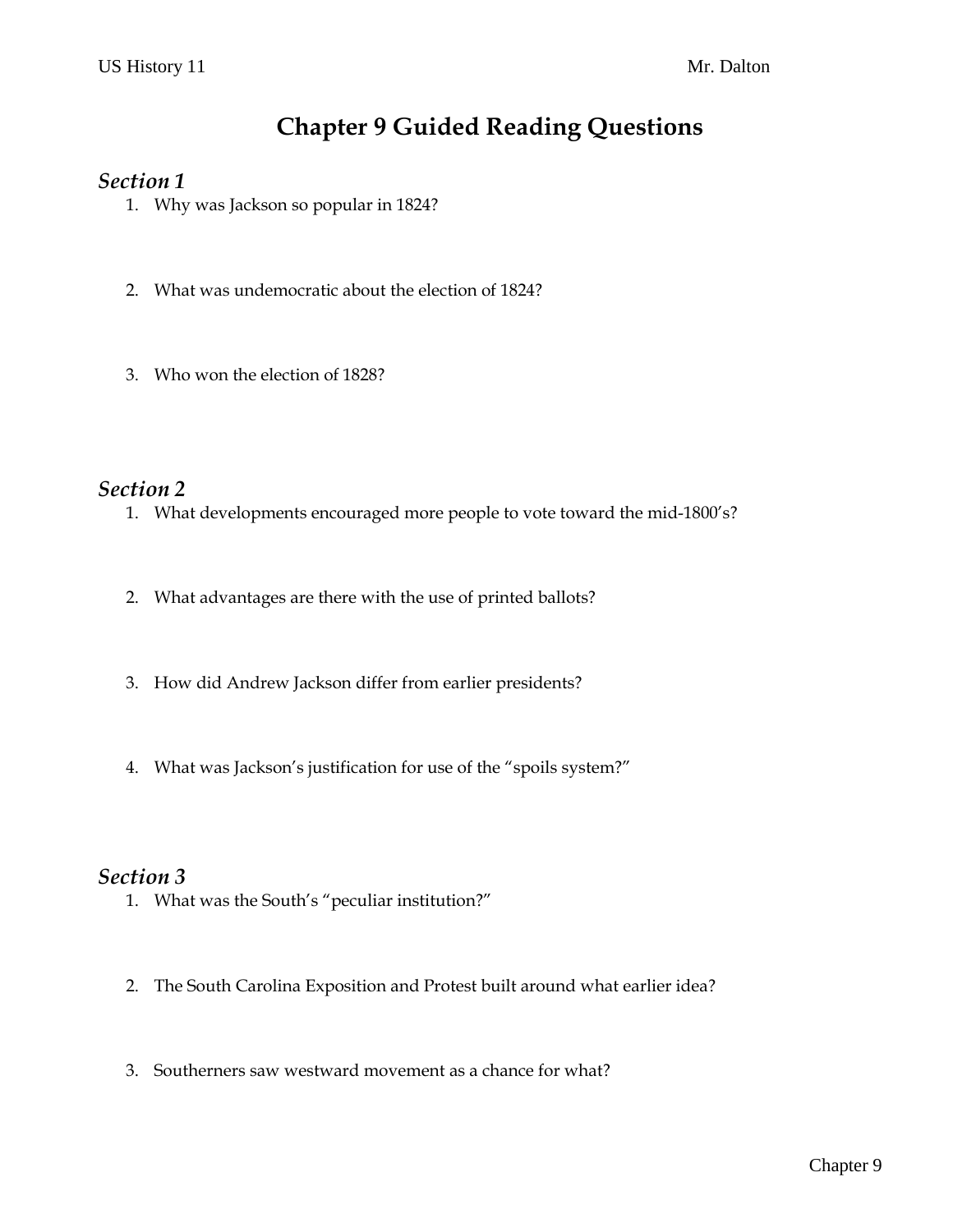- 4. What was Jackson's view of Native Americans?
- 5. What is wrong with the way Jackson handled Georgia's removal of the Cherokee?

### *Section 4*

- 1. What was Jackson's view on the National Bank, and why?
- 2. What plan did Jackson employ to "kill" the Bank in 1833?
- 3. What were the results of Jackson's "pet banks"?
- 4. What was the major Whig plank [campaign issue] of the 1840's?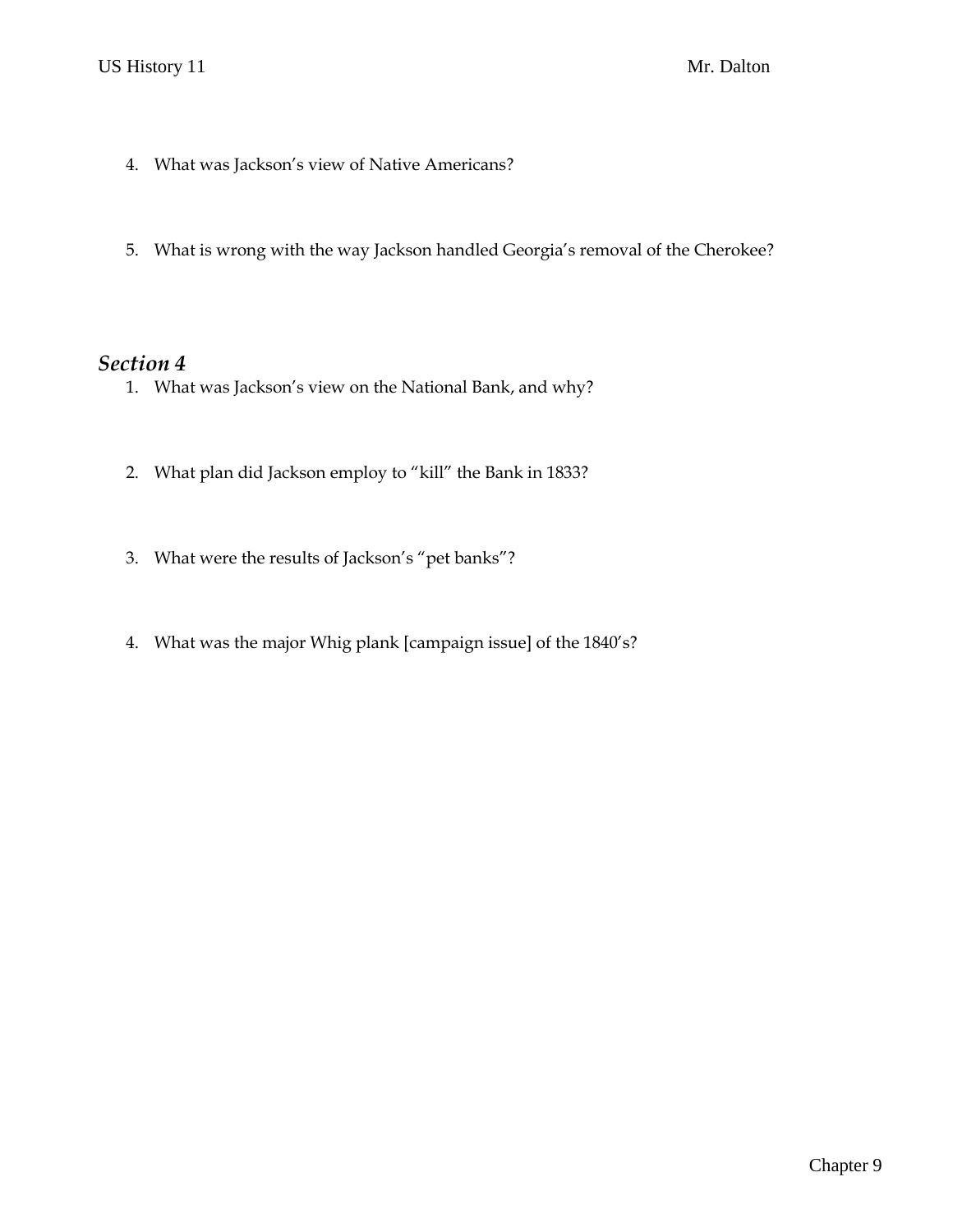# **Chapter 9 Vocabulary**

### *Section 1*

John Q. Adams

Andrew Jackson

election of 1828

## *Section 2*

suffrage

nominating convention

spoils system

political patronage

## *Section 3*

Martin van Buren

South Carolina Exposition & Protest

nullification

"Trail of Tears"